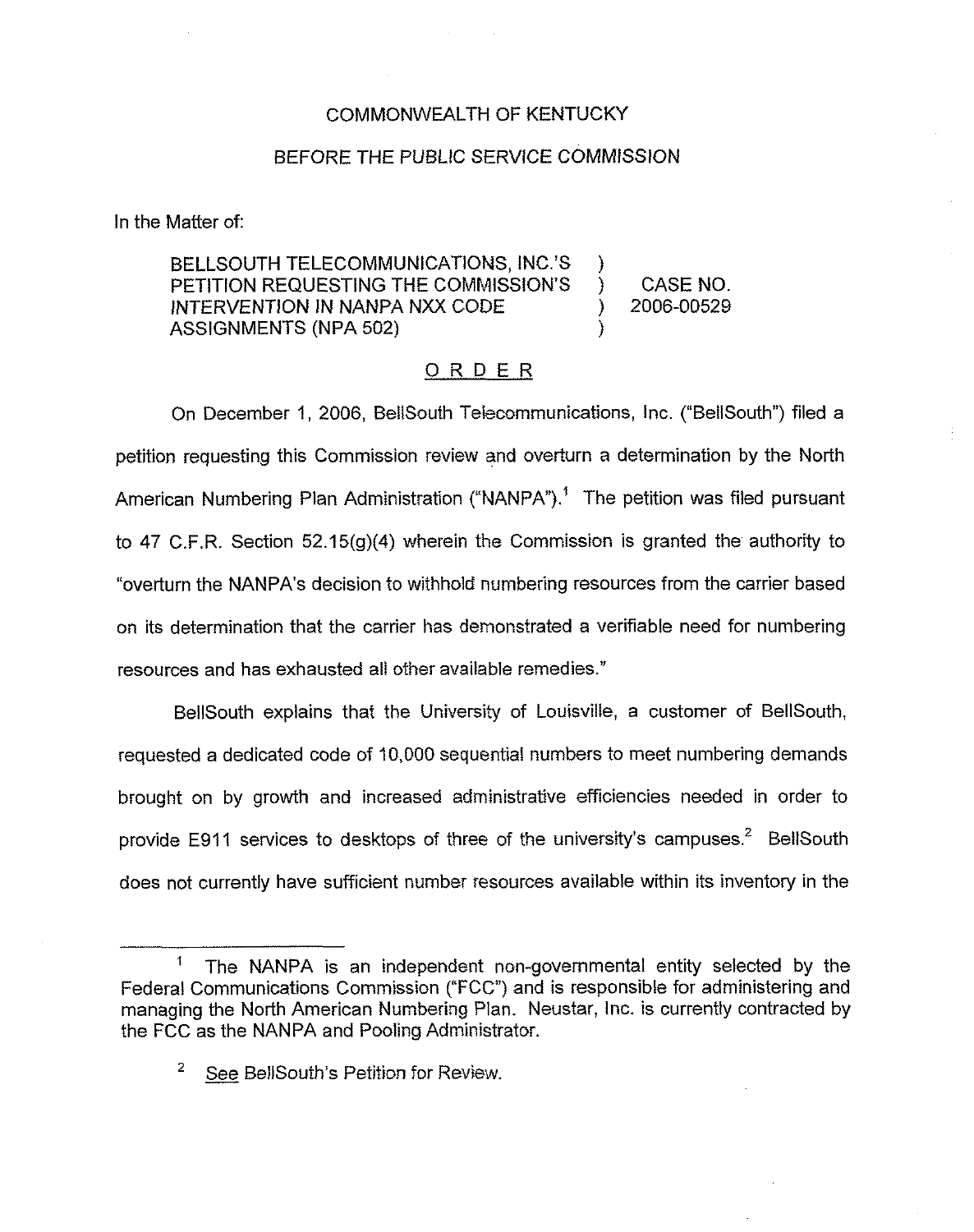Louisville rate center and is unable to meet the customer's specific request for numbering resources. Hence, on November 22, 2006, BellSouth submitted to NANPA an application requesting assignment of a Central Office Code ("NXX") for the Louisville Rate Center in order to address the business numbering demands for the University of Louisville.<sup>3</sup> The application process with NANPA requires the submission of information used for a Months-To-Exhaust ("MTE") and Utilization Certification Worksheet ("Worksheet") pertaining to the affected rate center. $4$  Based on the submitted information and resulting calculations, NANPA concluded that BellSouth did not meet the FCC's required MTE criterion<sup>5</sup> and determined that BellSouth's request for additional numbering resources should be denied.

NANPA is not a policy-making entity. In making assignment decisions, the NANPA follows regulatory directives and industry-developed guidelines. NANPA's responsibilities are defined in FCC rules and in comprehensive technical requirements drafted by the telecommunications industry and approved by the FCC.<sup>6</sup>

Pursuant to 47 C.F.R. Section  $52.15(g)(4)$ , this Commission may overturn the determination of NANPA if the requesting carrier has demonstrated a verifiable need for

<sup>3</sup> Specifically, the NXX request submitted by BellSouth was for its Third Street switch, but current FCC rules require the evaluation of number utilization for the entire rate center before assignment of new numbering resources.

In accordance with 47 C.F.R. Section  $52.15(g)(3)$ , the MTE and utilization level are calculated by the Worksheet based on various inputs supplied by the applying carrier.

 $5$  According to the Worksheet, the Louisville Rate Center had an MTE of 88.24 months and a utilization of 70.7 percent at the time of the filing of the Code request.

<sup>6</sup> See generally, 47 C.F.R. Section 52.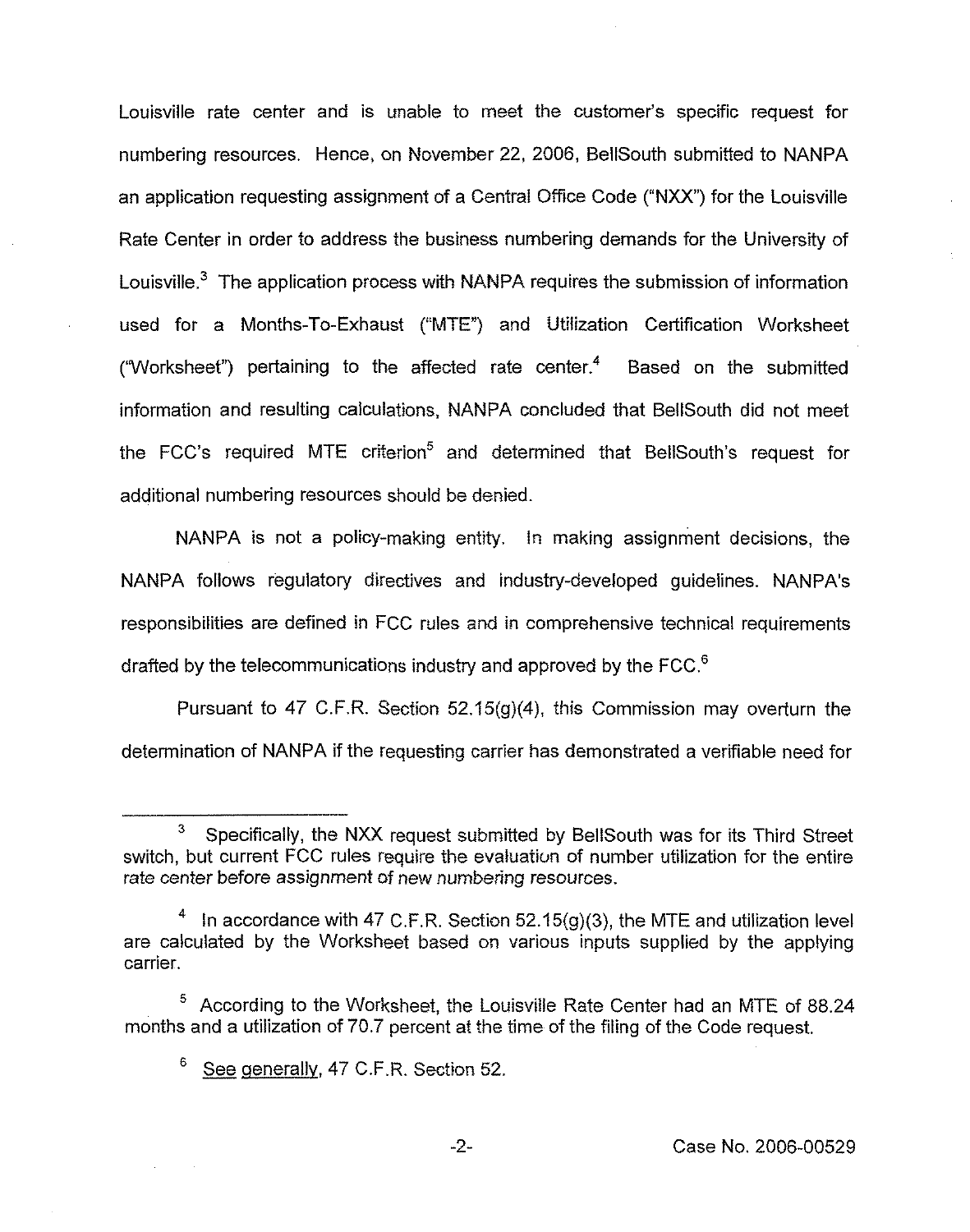numbering resources and that all other available remedies have been exhausted. The Commission finds that BellSouth has demonstrated a verifiable need for additional numbering resources by presenting the request of a specific customer, the University of Louisville, for 10,000 sequential numbers in the 502 NPA. BellSouth advises that it will be unable to provide telecommunications services requested by the customer without additional numbering resources in the Louisville Rate Center. The Commission further finds that BellSouth has exhausted all available remedies in the Louisville Rate Center to the extent that no combination of existing numbering resources in the Louisville Rate Center can be employed to meet the customer's demand for an entire NXX code. According to BellSouth, none of its switches serving the Louisville Rate Center have a block of sequential numbers sufficient to meet the customer's need.

This Commission finds that NANPA's determination to deny BellSouth the additional numbering resources described herein should be overturned and NANPA directed to assign to BellSouth an NXX in the Third Street switch in the Louisville Rate Center. The Commission notes that the numbering resources considered in this Order are to be assigned for the sole use of serving BeilSouth's customer, the University of Louisville, in the Louisville Rate Center. lf the service requested by the University of Louisville is withdrawn, declined, or terminated, the associated numbering resources approved in this Order should be returned to NANPA and may not be utilized to serve other customers without first meeting NANPA's numbering resource guidelines.

 $-3-$